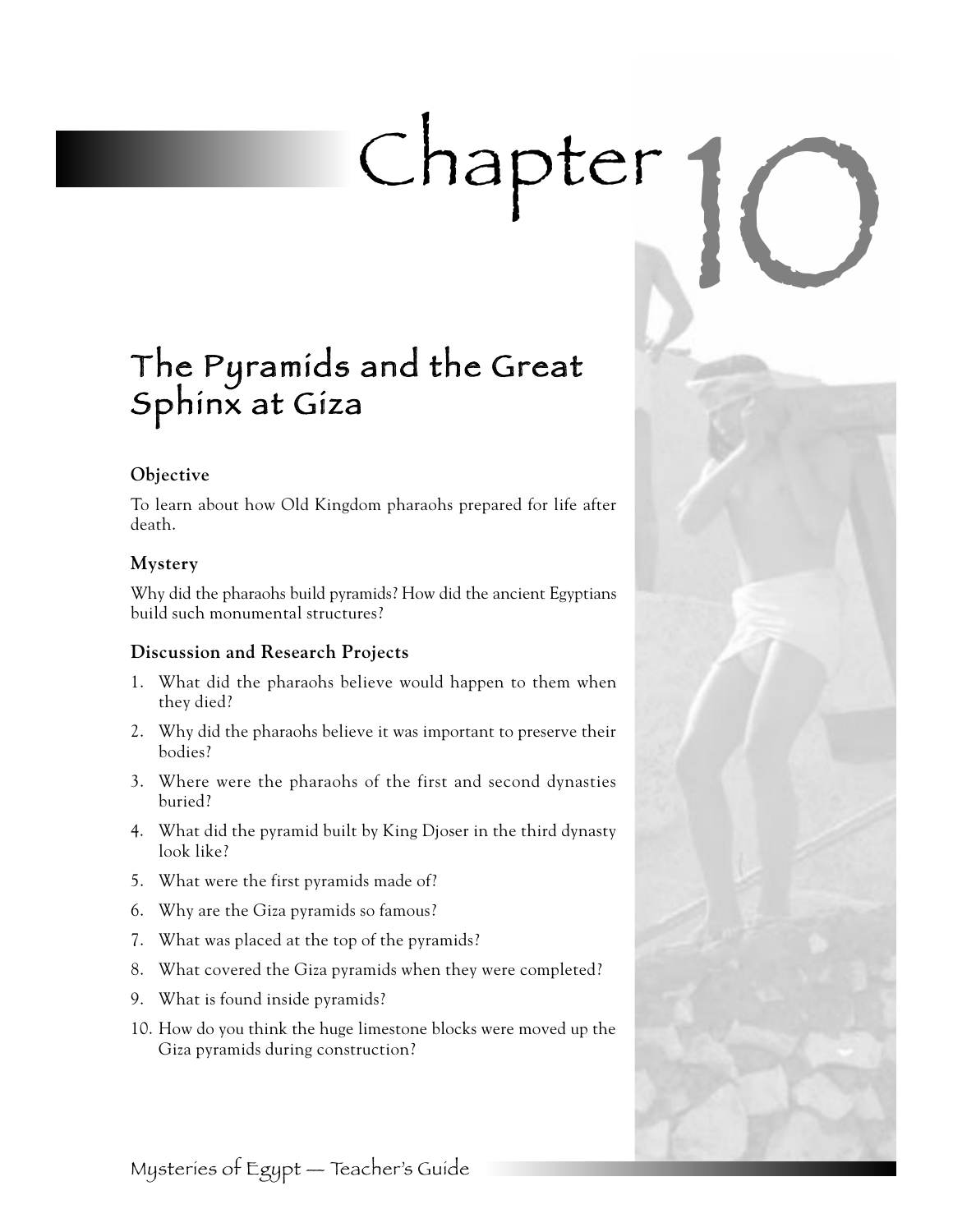- 11. Many engineering problems had to be overcome when building the Giza pyramids. Find out why some of the early pyramids collapsed under their own weight and how this problem was solved at Giza.
- 12. What does the Giza Sphinx represent?
- 13. Why are New Age seekers interested in the Sphinx?

# **Creative Projects**

- 1. Use **Activity Sheet 25** to learn about the evolution of pyramid styles.
- 2. Make a model of the Giza plateau. Include the three pyramids, the Sphinx and the ceremonial causeways.
- 3. Do a drawing of a pyramid under construction.
- 4. Pretend you are a journalist. Interview the chief architect and builder of the Great Pyramid. Ask him how long it took to build, what difficulties were encountered, and what was learned about the construction of pyramids.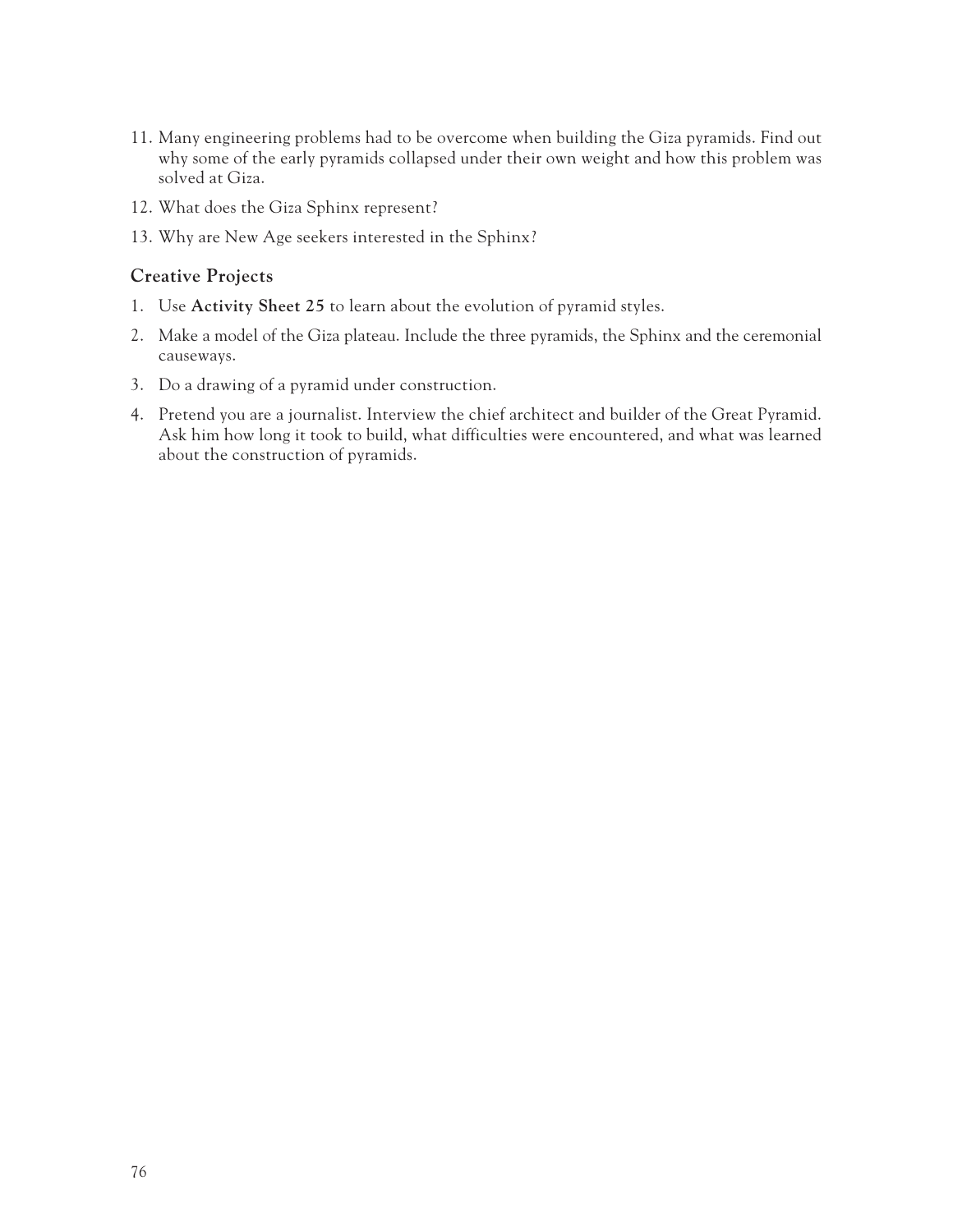# FACT SHEET: The Pyramids and the Sphinx

# **The King Lives**

The Egyptians believed that when a king died, he travelled to the underworld, where his deeds on earth were judged. If his heart was pure and light as a feather, he became one with Osiris. As the deceased pharaoh lived on in the afterworld, a new pharaoh received his divine mandate in a coronation ceremony. In this way, the station of the king was passed from one generation to another. The expression "the king is dead, long live the king" encapsulates the principle of kingship: the physical body of the king dies but lives into eternity; the office of the king lives on, being passed from one generation to the next.



Bark carrying a deceased person to the burial grounds on the west side of the Nile Drawing: Catherine Fitzpatrick Photo: Harry Foster (CMC S98 3507)

In preparation for the journey to the afterworld, the kings of the Old Kingdom built pyramids as tombs to house their bodies. They believed that when they died their bodies and souls would be reunited in the afterworld, and they would thus attain eternal life.





A guardian of the gates in the underworld. The deceased had to correctly recite a magic spell before being allowed to pass through the gates that led to paradise. Photo: Harry Foster (CMC S98 3546)



Ba bird with a human face standing on a tomb. The ba represented an aspect of the soul, a person's personality. Photo: Harry Foster (CMC S98 3577)

The Pyramid Age began during the Old Kingdom (2575–2134 B.C.), when the first pyramid was built by King Djoser in the third dynasty. Construction of pyramids continued until 1640 B.C. During the first and second dynasties, Egyptian kings were buried in mastabas. The deceased were laid to rest in an underground chamber at the bottom of a shaft, and a flat-topped building was placed over them.

King Djoser established a powerful centralized administration based in the city of Memphis, not far from the present-day city of Cairo. One of his officials, the famous architect and scholar Imhotep, designed the Step Pyramid, a pharaoh's tomb at Saqqara that looks like a stairway to heaven. This tomb is an elaboration of the original mastabas, with its central burial chamber.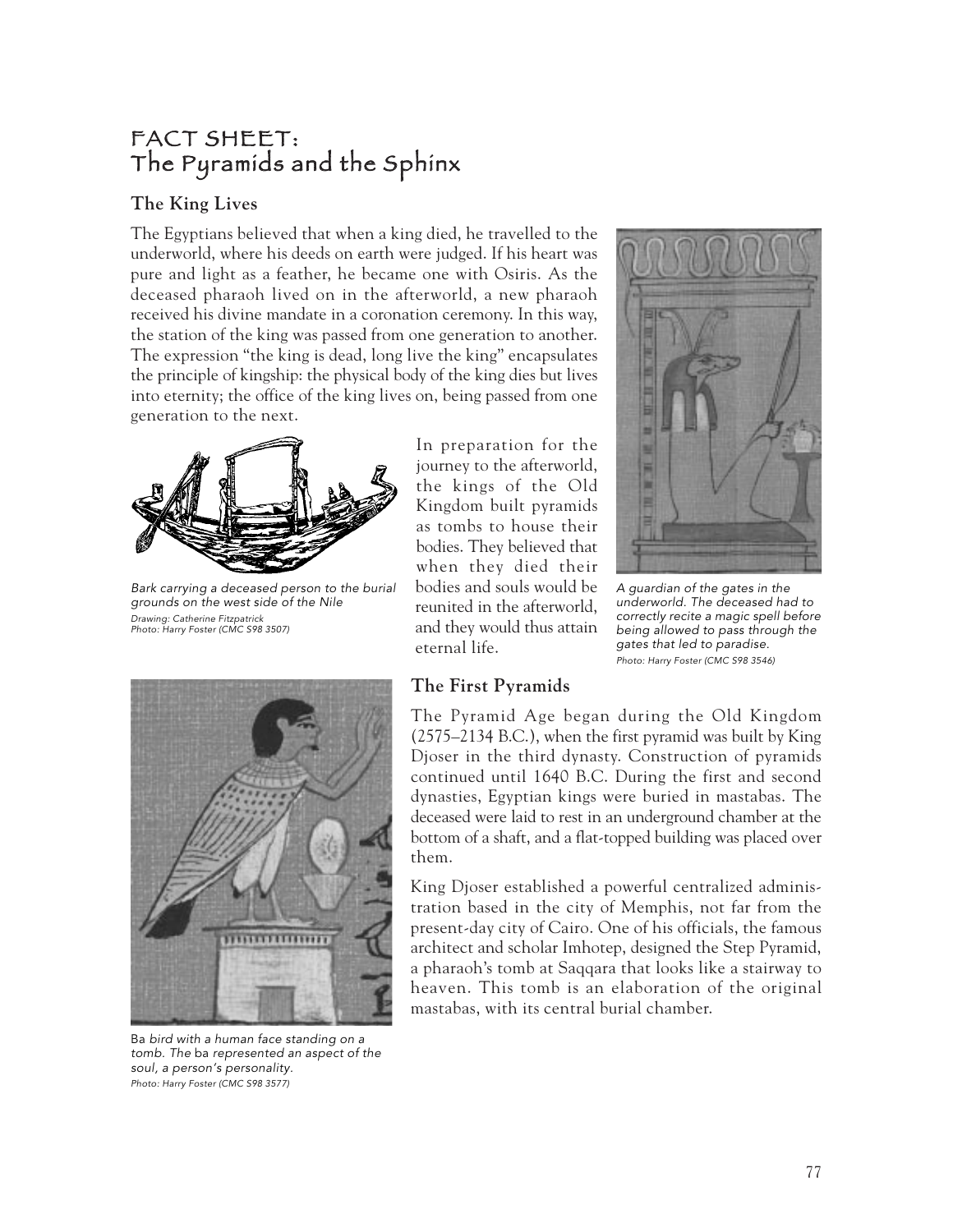

The Step Pyramid was built by the pharaoh Snefru. It looks like a stairway to heaven. CMC ECD98-025 #15



The Bent Pyramid was built by the pharaoh Snefru. During construction, the engineers realized that the top half had to be bent inward to prevent the whole structure from collapsing. CMC S97 10630

In the fourth dynasty, the pharaoh Snefru built the first geometrically true pyramids at Dahshur, south of Saqqara. He started by adding a smooth casing over the steps of two pyramids built by his predecessors. He then built two pyramids of his own.

The pyramids built during the fifth dynasty had a core of rubble and mud bricks, and a limestone facing. When the limestone was removed, the core collapsed.

Why the pharaohs chose a pyramid for their tombs is still a mystery. Perhaps the shape originated from the creation story, in which the world is conceived as a flat plane with four corners representing the north, east, south and west. When the sky rose up, forming an invisible central axis like a pole or tree in the centre, the world took on the shape of a pyramid. The pyramid may also represent the primeval mound that rose out of chaos and provided a resting place for the sun god, Re. Its peak may symbolize the point where sacred energy from the sky world enters the human world. Another theory suggests that when Re became more important in the Egyptian religion, the pyramid (like the obelisk) represented a ray of the sun.



The site of the Giza pyramids is one of the seven classic wonders of the ancient world, the only one that has survived the passage of time. .<br>CMC S97 10296

### **Giza Pyramids**

The most famous pyramids are found at Giza. They were built by three pharaohs — Cheops (or Khufu \*), Chephren (Khafre\*) and Mycerinus (Menkaure\*) — during the second half of the third millennium B.C. This site is one of the seven classic wonders of the ancient world, the only one that has survived the passage of time. The other six are the Mausoleum at Halicarnassus (in Bodrum, Turkey), the statue of Zeus at Olympia (Greece), the Colossus of Rhodes, the Temple of Artemis at Ephesus (Turkey), the Hanging Gardens of Babylon, and the Pharos of Alexandria.

<sup>\*</sup> The pharaoh's Greek name is followed by his Egyptian name in brackets.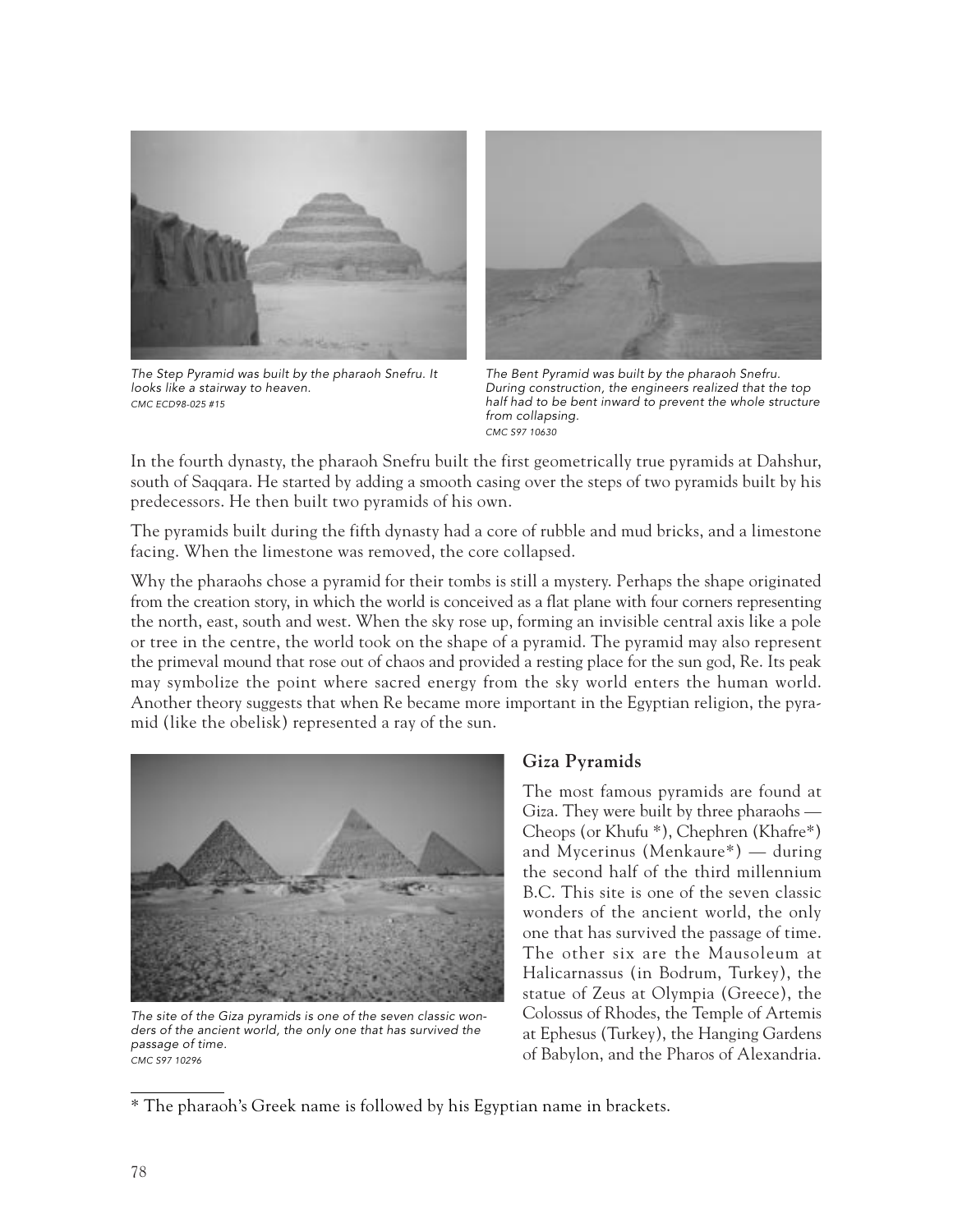

The Great Pyramid at Giza built by the pharaoh Cheops. It was once encased in polished white limestone, so that when the sun hit it, it appeared to be made of gold. CMC ECD98-015 #100



The corridor that leads to the burial chamber in the Bent Pyramid CMC ECD98-025 #55

The Great Pyramid of Cheops, the largest of the three at Giza, is estimated to comprise 2.5 million limestone blocks with an average weight estimated at 2.5 tonnes (2.75 tons). The king's burial chamber is located in the middle of the pyramid, high above the ground, and a series of relieving chambers were built above it to prevent it from collapsing. The entire structure was encased in a fine white polished limestone brought from the hills at Tura, on the opposite side of the Nile. This highly prized material has been removed and used to decorate mosques in Cairo.

When completed, the Great Pyramid stood 146.6 metres (481 feet) tall, and its base was 230.3 metres (756 feet) square. The capstones (pyramidions) of all the pyramids were made of solid polished granite. For conservation reasons, they have been removed to the Egyptian Museum in Cairo, where they are on display.

The Great Pyramid is open to the public, but it is sometimes closed for conservation reasons. After climbing a number of steps, one enters through a narrow passage on the north side. This passage leads to a sloping corridor with a low ceiling where one is obliged to bend over while climbing up a ramp. The ramp leads to a passage with a high ceiling called the Grand Gallery, from where stairs lead to the king's burial chamber. Good walking shoes and light clothes are advised for anyone entering the pyramid. The climb is strenuous and the narrow passages tend to trap the heat.

## **Pyramid Construction**

Pyramids were constructed by work gangs over a period of many years. The Pyramid Age spans over a thousand years, starting in the third dynasty and ending in the Second Intermediate Period. The Greek historian Herodotus was told that it took 100,000 men 20 years to build the Great Pyramid at Giza. Scholars today, however, think it may have been built by only 20,000 men over 20 years.



Ramps were used to haul stone blocks on wooden sleds up the sides of the pyramids CMC ECD98-027 #97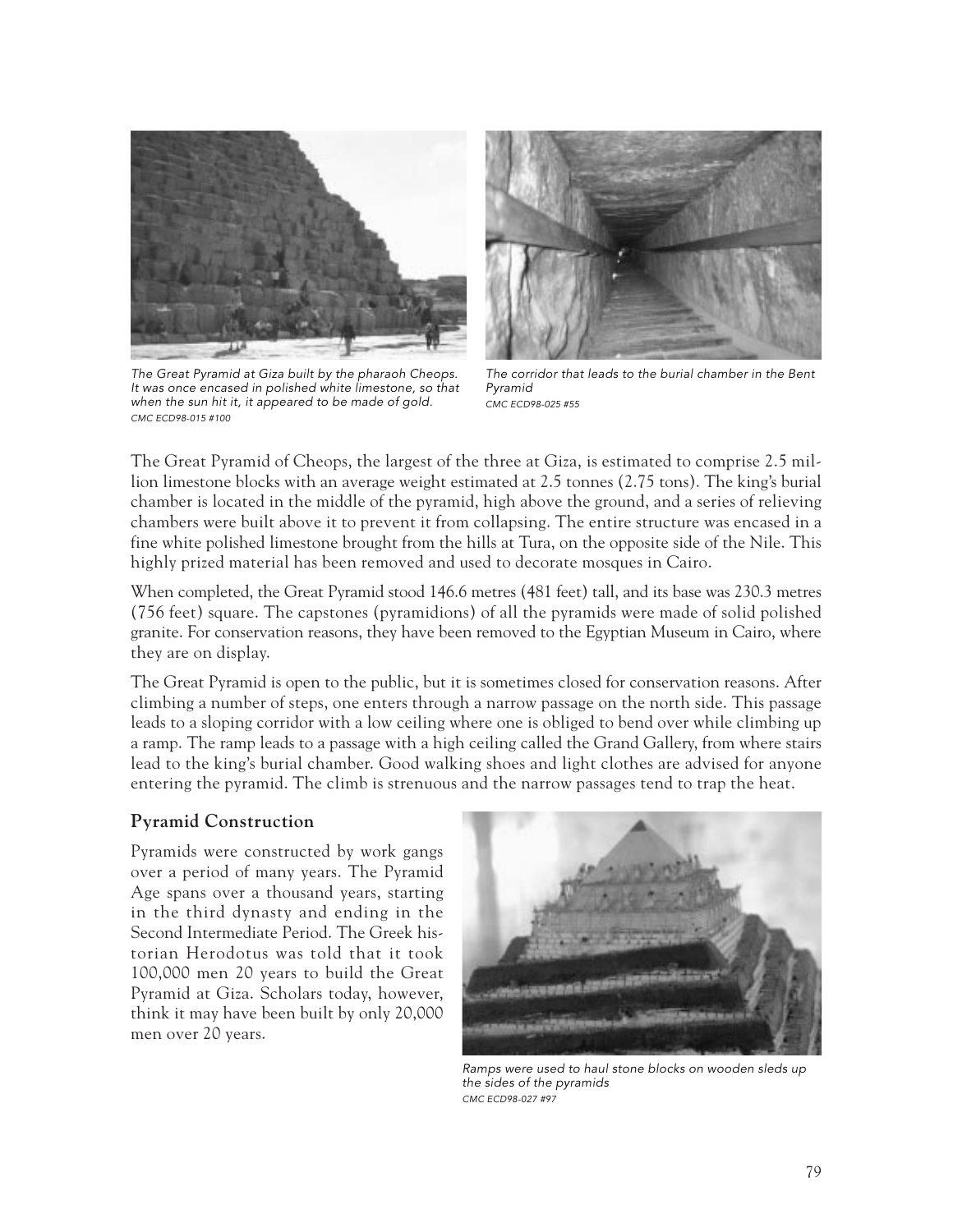A pyramid's large square base creates a very stable structure. A number of astronomical observations were used to precisely align its corners with the four cardinal points. Approximately eighty percent of the building materials are found in the lower half. This means that relatively few stone blocks were hauled to the upper levels. Since pyramids are solid, no walls or pillars were required to support the structure. Despite its simple design, a pyramid is an incredible engineering feat. Several theories attempt to explain how pyramids were constructed, but for now, the mystery has yet to be solved.



Water was sprinkled under the sleds to lubricate the ramps, making it easier to move the heavy stone blocks. Re-enactment scene from the film Mysteries of Egypt. CMC ECD98-020 #6

One theory suggests that causeways were used to haul the stone blocks on wooden sleds up the side of the pyramids. The ramps were lubricated with water to reduce friction when hauling the blocks. As few as 10 men were needed to drag a stone block up a ramp. There may have been several ramps on each side of the pyramid at different levels, and a ramp may have been coiled around the pyramid as it grew in height. Once a stone blocks reached its desired level, wooden rockers may have been used to manoeuvre it into position.

Another theory suggests that a wooden crane with a counterweight on one end may have been used to lift the blocks from one level to the next. This theory has been disputed, since the Egyptians did not have access to trees strong enough for this type of work. The enormous weight of the stone blocks would undoubtedly break a wooden crane before the blocks could be lifted.

Another possibility involves the use of pulleys to hoist the blocks up the ramps and fulcrums to manipulate the blocks into place. Pulleys were used on ships at the time.

The pyramids were probably not built by slaves because slave labour was not widely used in Egypt at the time. Peasant farmers, however, were required to spend a number of weeks working on construction projects. Since the fields were under water during the summer, wages earned in building the gigantic pyramids supplemented the family's income.

Pyramids did not stand alone; they were part of a funerary complex. The complex included a landing stage where boats docked, a mortuary temple, a processional causeway linking the mortuary temple to the pyramid, an open court, solar barks (buried beside the pyramid), and mastabas and smaller pyramids where the family of the king and nobles were buried.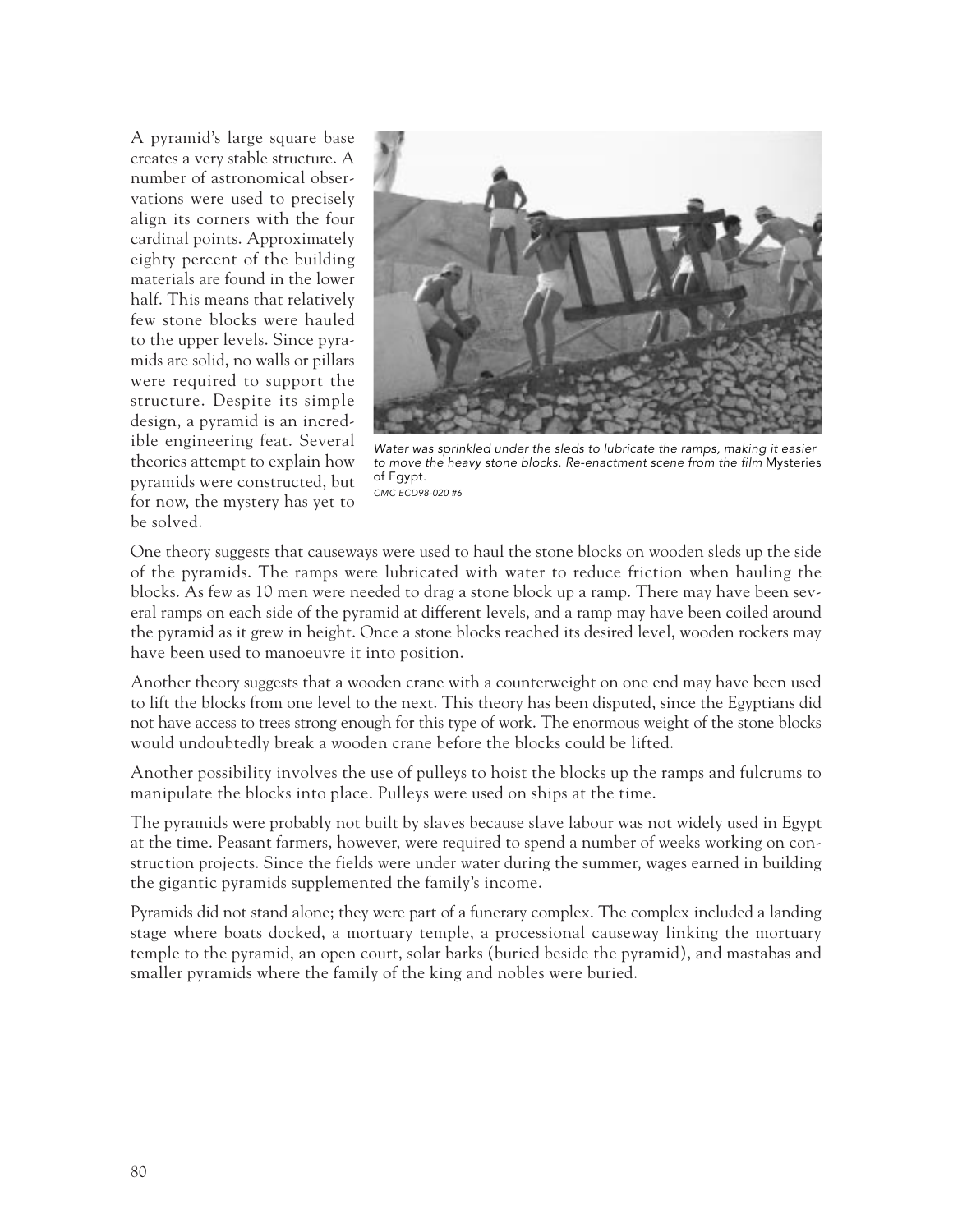

Bas-relief of Re-Horakhty CMC ECD98-007 #63

# **The Giza Sphinx**

The Great Sphinx at Giza, near Cairo, is probably the most famous sculpture in the world. With a lion's body and a human head, it represents Re-Horakhty, a form of the powerful sun god, and is the incarnation of royal power and the protector of the temple doors.

The Sphinx is the oldest and longest stone sculpture from the Old Kingdom. During the eighteenth dynasty, it was called Horus of the Horizon and Horus of the Necropolis, the sun god that stands above the horizon. In later times, many sphinx images were carved in smaller sizes or in cameos with the faces of the reigning monarchs. The face of the Great Sphinx is believed to be that of Chephren, the fourth-dynasty pharaoh who built the second-largest pyramid in the Giza triad. In the image of the sphinx, the pharaoh was seen as a powerful god.

Carved out of a natural limestone outcrop, the Sphinx is 19.8 metres (65 feet) high and 73.2 metres (240 feet) long. It is located a short distance from the Great Pyramid. Between the

enormous paws is a stele that records a dream Thutmose IV had when he was a prince. He dreamt that he stopped to rest in the shadow of the Sphinx during a hunting expedition in the desert. While asleep, the Sphinx spoke to him, saying that he would become king if he cleared away the sand that all but buried the Sphinx. When he became king, Thutmose IV cleared the sand and erected a stele that tells the story of his dream. After the work was completed, a chapel was built next to the Sphinx to venerate this sun god.



The Great Sphinx at Giza Photo: Adham Mostafa (CMC S97 10252)